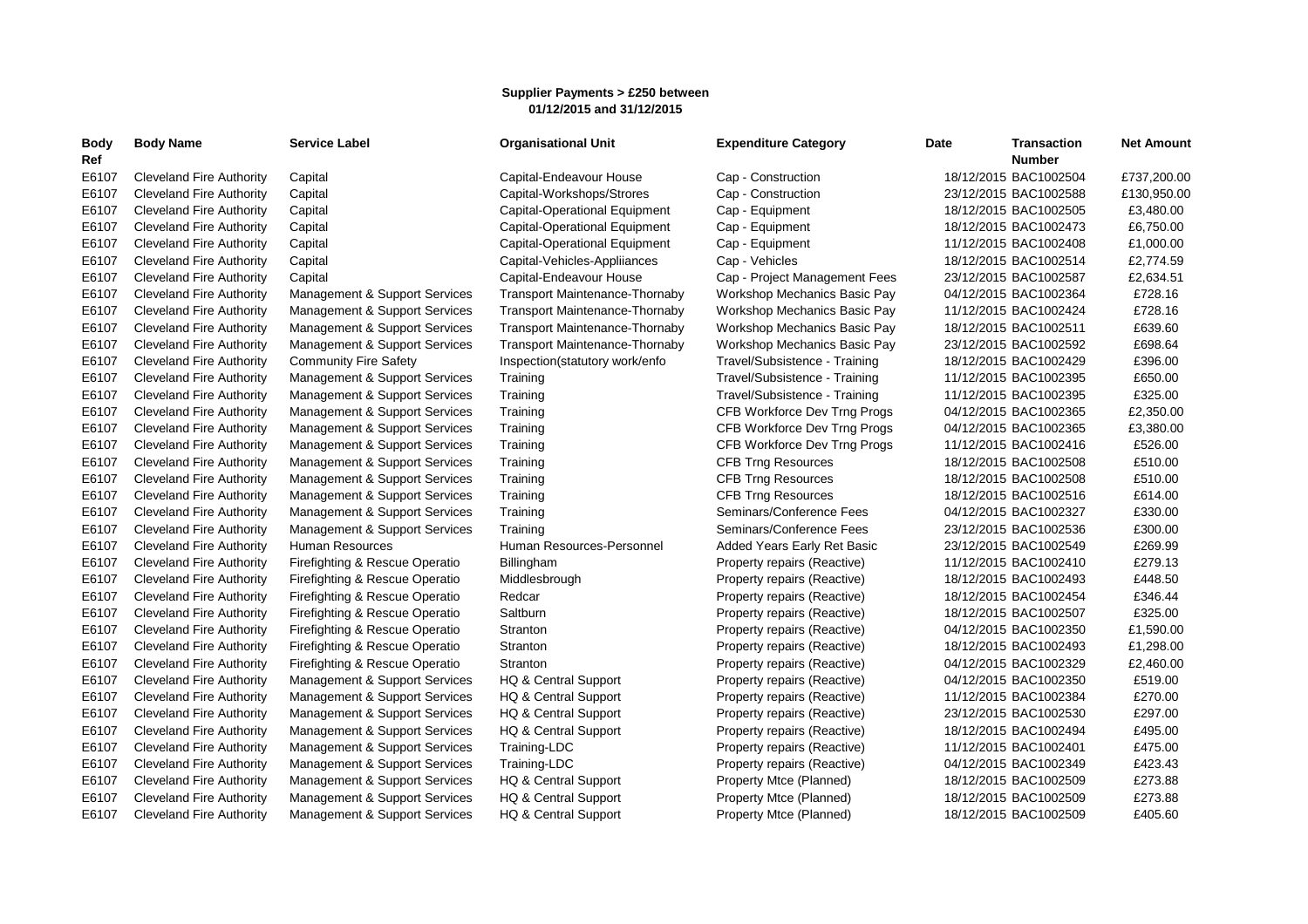E6107 Cleveland Fire Authority Firefighting & Rescue Operatio Firefighting & Rescue Cleaning Materials 11/12/2015 BAC1002409 £302.00

E6107 Cleveland Fire Authority Management & Support Services HQ & Central Support Property Mtce (Planned) 18/12/2015 BAC1002509 £405.60

E6107 Cleveland Fire Authority Management & Support Services HQ & Central Support Property Mtce (Planned) 18/12/2015 BAC1002509 £405.60 E6107 Cleveland Fire Authority Management & Support Services HQ & Central Support Property Mtce (Planned) 18/12/2015 BAC1002509 £273.88 E6107 Cleveland Fire Authority Management & Support Services HQ & Central Support Property Mtce (Planned) 18/12/2015 BAC1002494 £1,078.00 E6107 Cleveland Fire Authority Management & Support Services Training-LDC Property Mtce (Planned) 18/12/2015 BAC1002509 £352.92 E6107 Cleveland Fire Authority Management & Support Services Training-LDC Property Mtce (Planned) 18/12/2015 BAC1002509 £352.92 E6107 Cleveland Fire Authority Management & Support Services Training-LDC Property Mtce (Planned) 18/12/2015 BAC1002509 £352.92 E6107 Cleveland Fire Authority Firefighting & Rescue Operatio Coulby Newham Gas Vat 17.5% Metered Supply 23/12/2015 BAC1002581 £951.00 E6107 Cleveland Fire Authority Firefighting & Rescue Operatio Grangetown Gas Vat 17.5% Metered Supply 23/12/2015 BAC1002581 £544.65 E6107 Cleveland Fire Authority Firefighting & Rescue Operatio Guisborough Gas Vat 17.5% Metered Supply 23/12/2015 BAC1002581 £305.97 E6107 Cleveland Fire Authority Firefighting & Rescue Operatio Marine Gas Vat 17.5% Metered Supply 23/12/2015 BAC1002581 £319.13 E6107 Cleveland Fire Authority Firefighting & Rescue Operatio Redcar Gas Vat 17.5% Metered Supply 23/12/2015 BAC1002581 £305.19 E6107 Cleveland Fire Authority Firefighting & Rescue Operatio Stockton Gas Vat 17.5% Metered Supply 23/12/2015 BAC1002581 £952.90 E6107 Cleveland Fire Authority Firefighting & Rescue Operatio Stranton Gas Vat 17.5% Metered Supply 23/12/2015 BAC1002581 £531.09 E6107 Cleveland Fire Authority Firefighting & Rescue Operatio Thornaby Gas Vat 17.5% Metered Supply 23/12/2015 BAC1002581 £632.74 E6107 Cleveland Fire Authority Management & Support Services Procurement/Stores-Stores Gas Vat 17.5% Metered Supply 23/12/2015 BAC1002581 £632.74 E6107 Cleveland Fire Authority Management & Support Services Training-LDC Gas Vat 17.5% Metered Supply 23/12/2015 BAC1002581 £1,633.94 E6107 Cleveland Fire Authority Management & Support Services Transport Maintenance-Thornaby Gas Vat 17.5% Metered Supply 23/12/2015 BAC1002581 £1,265.48 E6107 Cleveland Fire Authority Community Fire Safety Youth Engagement-Redcar Electricity Vat 17.5% Standard 23/12/2015 BAC1002553 £507.63 E6107 Cleveland Fire Authority Firefighting & Rescue Operatio Billingham Electricity Vat 17.5% Standard 23/12/2015 BAC1002553 £655.96 E6107 Cleveland Fire Authority Firefighting & Rescue Operatio Coulby Newham Electricity Vat 17.5% Standard 23/12/2015 BAC1002553 £646.12 E6107 Cleveland Fire Authority Firefighting & Rescue Operatio Guisborough Electricity Vat 17.5% Standard 23/12/2015 BAC1002553 £285.26 E6107 Cleveland Fire Authority Firefighting & Rescue Operatio Headland Electricity Vat 17.5% Standard 23/12/2015 BAC1002553 £412.05 E6107 Cleveland Fire Authority Firefighting & Rescue Operatio Loftus Electricity Vat 17.5% Standard 23/12/2015 BAC1002553 £290.59 E6107 Cleveland Fire Authority Firefighting & Rescue Operatio Marine Electricity Vat 17.5% Standard 23/12/2015 BAC1002553 £729.18 E6107 Cleveland Fire Authority Firefighting & Rescue Operatio Middlesbrough Electricity Vat 17.5% Standard 23/12/2015 BAC1002553 £4,064.23 E6107 Cleveland Fire Authority Firefighting & Rescue Operatio Middlesbrough Electricity Vat 17.5% Standard 23/12/2015 BAC1002553 £3,640.68 E6107 Cleveland Fire Authority Firefighting & Rescue Operatio Redcar Electricity Vat 17.5% Standard 23/12/2015 BAC1002553 £646.08 E6107 Cleveland Fire Authority Firefighting & Rescue Operatio Saltburn Electricity Vat 17.5% Standard 23/12/2015 BAC1002553 £289.30 E6107 Cleveland Fire Authority Firefighting & Rescue Operatio Skelton Electricity Vat 17.5% Standard 23/12/2015 BAC1002553 £429.67 E6107 Cleveland Fire Authority Firefighting & Rescue Operatio Stockton Electricity Vat 17.5% Standard 23/12/2015 BAC1002553 £889.38 E6107 Cleveland Fire Authority Firefighting & Rescue Operatio Stranton Stranton Electricity Vat 17.5% Standard 23/12/2015 BAC1002553 £1,570.35 E6107 Cleveland Fire Authority Firefighting & Rescue Operatio Thornaby Electricity Vat 17.5% Standard 23/12/2015 BAC1002553 £784.42 E6107 Cleveland Fire Authority Management & Support Services HQ & Central Support Electricity Vat 17.5% Standard 23/12/2015 BAC1002553 £4,525.13 E6107 Cleveland Fire Authority Management & Support Services Procurement/Stores-Stores Electricity Vat 17.5% Standard 23/12/2015 BAC1002553 £392.21 E6107 Cleveland Fire Authority Management & Support Services Transport Maintenance-Thornaby Electricity Vat 17.5% Standard 23/12/2015 BAC1002553 £392.20 E6107 Cleveland Fire Authority Firefighting & Rescue Operatio Billingham Heating Oil Heating Oil 18/12/2015 BAC1002506 £1,575.20 E6107 Cleveland Fire Authority Firefighting & Rescue Operatio Grangetown Water Charges - Metered 0% Vat 11/12/2015 BAC1002399 £308.63 E6107 Cleveland Fire Authority Firefighting & Rescue Operatio Redcar Water Charges - Metered 0% Vat 23/12/2015 BAC1002548 £301.48 E6107 Cleveland Fire Authority Firefighting & Rescue Operatio Stockton Water Charges - Metered 0% Vat 11/12/2015 BAC1002399 £395.62 E6107 Cleveland Fire Authority Community Fire Safety Youth Engagement-Redcar Sewerage Charges 23/12/2015 BAC1002548 £305.10 E6107 Cleveland Fire Authority Firefighting & Rescue Operatio Grangetown Sewerage Charges 11/12/2015 BAC1002399 £1,676.30 E6107 Cleveland Fire Authority Firefighting & Rescue Operatio Redcar Severage Charges 23/12/2015 BAC1002548 £388.32 E6107 Cleveland Fire Authority Firefighting & Rescue Operatio Stockton Stockton Sewerage Charges 11/12/2015 BAC1002399 £947.65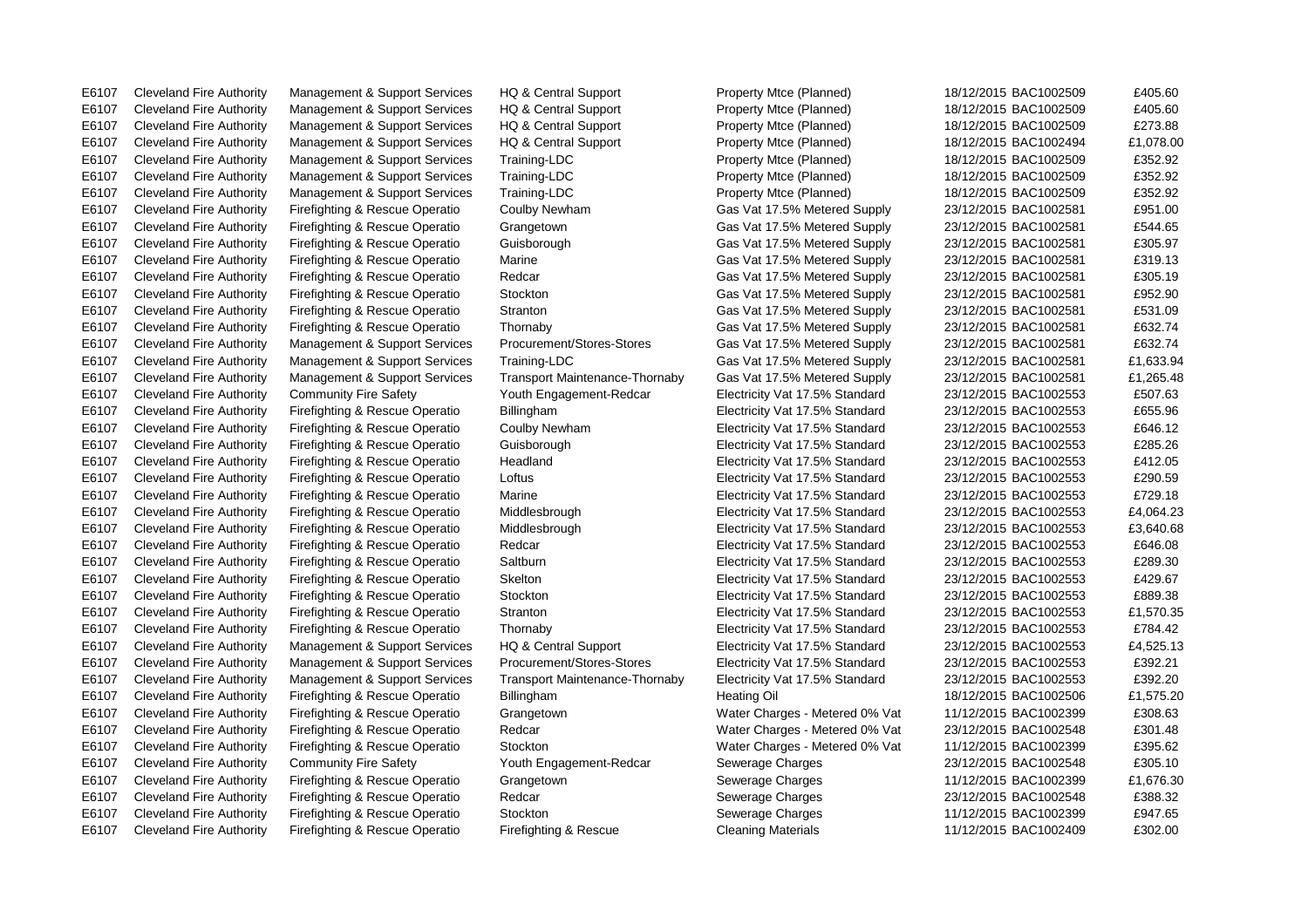E6107 Cleveland Fire Authority Firefighting & Rescue Operatio Firefighting & Rescue Cleaning Materials 04/12/2015 BAC1002324 £282.10 E6107 Cleveland Fire Authority Firefighting & Rescue Operatio Firefighting & Rescue Cleaning Materials 23/12/2015 BAC1002533 £282.10 E6107 Cleveland Fire Authority Firefighting & Rescue Operatio Firefighting & Rescue Medical & Toilet 23/12/2015 BAC1002573 £428.80 E6107 Cleveland Fire Authority Management & Support Services HQ & Central Support Trade Waste 23/12/2015 BAC1002560 £288.00 E6107 Cleveland Fire Authority Management & Support Services HQ & Central Support Fixtures & Fittings 04/12/2015 BAC1002366 £360.00 E6107 Cleveland Fire Authority Management & Support Services HQ & Central Support Fixtures & Fittings 18/12/2015 BAC1002498 £414.66 E6107 Cleveland Fire Authority Management & Support Services HQ & Central Support Building Security 04/12/2015 BAC1002343 £4,677.90 E6107 Cleveland Fire Authority Firefighting & Rescue Operatio Grangetown Derv Derv 23/12/2015 BAC1002589 £3,457.27 E6107 Cleveland Fire Authority Firefighting & Rescue Operatio Marine Derv 11/12/2015 BAC1002423 £3,488.40 E6107 Cleveland Fire Authority Firefighting & Rescue Operatio Middlesbrough Derv Derv 23/12/2015 BAC1002589 £2,554.80 E6107 Cleveland Fire Authority Firefighting & Rescue Operatio Stockton Derv Derv Derv 23/12/2015 BAC1002589 £2,593.17 E6107 Cleveland Fire Authority Firefighting & Rescue Operatio Thornaby Derv Derv Derv 23/12/2015 BAC1002589 £4,751.81 E6107 Cleveland Fire Authority Management & Support Services Transport Maintenance-Thornaby Vehicle Repairs & Maintenance 18/12/2015 BAC1002479 £1,560.84 E6107 Cleveland Fire Authority Management & Support Services Transport Maintenance-Thornaby Vehicle Repairs & Maintenance 04/12/2015 BAC1002319 £5,426.90 E6107 Cleveland Fire Authority Management & Support Services Transport Maintenance-Thornaby Vehicle Repairs & Maintenance 11/12/2015 BAC1002427 £1,091.20 E6107 Cleveland Fire Authority Management & Support Services Transport Maintenance-Thornaby Vehicle Repairs & Maintenance 18/12/2015 BAC1002486 £1,328.52 E6107 Cleveland Fire Authority Management & Support Services Transport Maintenance-Thornaby Vehicle Spare Parts 11/12/2015 BAC1002407 £371.39 E6107 Cleveland Fire Authority Management & Support Services Transport Maintenance-Thornaby Vehicle Spare Parts 11/12/2015 BAC1002407 -£377.65 E6107 Cleveland Fire Authority Management & Support Services Transport Maintenance-Thornaby Vehicle Spare Parts 23/12/2015 BAC1002562 £980.07 E6107 Cleveland Fire Authority Management & Support Services Transport Maintenance-Thornaby Vehicle Spare Parts 23/12/2015 BAC1002562 £383.60 E6107 Cleveland Fire Authority Management & Support Services Transport Maintenance-Thornaby Vehicle Spare Parts 11/12/2015 BAC1002386 £273.20 E6107 Cleveland Fire Authority Management & Support Services Transport Maintenance-Thornaby Vehicle Spare Parts 23/12/2015 BAC1002532 £843.18 E6107 Cleveland Fire Authority Management & Support Services Transport Maintenance-Thornaby Vehicle Spare Parts 18/12/2015 BAC1002457 £466.98 E6107 Cleveland Fire Authority Management & Support Services Transport Maintenance-Thornaby Vehicle Spare Parts 11/12/2015 BAC1002400 £481.53 E6107 Cleveland Fire Authority Management & Support Services Transport Maintenance-Thornaby Vehicle Spare Parts 23/12/2015 BAC1002550 £269.67 E6107 Cleveland Fire Authority Management & Support Services Transport Maintenance-Thornaby Vehicle Spare Parts 23/12/2015 BAC1002546 £714.67 E6107 Cleveland Fire Authority Management & Support Services Transport Maintenance-Thornaby Tyres 18/12/2015 BAC1002481 £651.60 E6107 Cleveland Fire Authority Management & Support Services Transport Maintenance-Thornaby Tyres 18/12/2015 BAC1002481 £1,303.20 E6107 Cleveland Fire Authority Management & Support Services Transport Maintenance-Thornaby Tyres 18/12/2015 BAC1002481 £651.60 E6107 Cleveland Fire Authority Firefighting & Rescue Operatio Firefighting & Rescue Operational Equipment 04/12/2015 BAC1002348 £3,640.00 E6107 Cleveland Fire Authority Firefighting & Rescue Operatio Firefighting & Rescue Operational Equipment 04/12/2015 BAC1002348 £440.00 E6107 Cleveland Fire Authority Firefighting & Rescue Operatio Firefighting & Rescue Breathing Apparatus 04/12/2015 BAC1002316 £3,369.94 E6107 Cleveland Fire Authority Firefighting & Rescue Operatio Firefighting & Rescue Breathing Apparatus 04/12/2015 BAC1002355 £395.00 E6107 Cleveland Fire Authority Firefighting & Rescue Operatio Firefighting & Rescue Breathing Apparatus 18/12/2015 BAC1002503 £494.80 E6107 Cleveland Fire Authority Firefighting & Rescue Operatio Firefighting & Rescue Breathing Apparatus 18/12/2015 BAC1002503 £355.30 E6107 Cleveland Fire Authority Firefighting & Rescue Operatio Firefighting & Rescue Breathing Apparatus 18/12/2015 BAC1002503 £542.30 E6107 Cleveland Fire Authority Firefighting & Rescue Operatio Firefighting & Rescue Breathing Apparatus 11/12/2015 BAC1002398 £1,056.00 E6107 Cleveland Fire Authority Firefighting & Rescue Operatio Firefighting & Rescue Hoses 18/12/2015 BAC1002472 £507.48 E6107 Cleveland Fire Authority Firefighting & Rescue Operatio Firefighting & Rescue Hoses 18/12/2015 BAC1002472 £753.62 E6107 Cleveland Fire Authority Firefighting & Rescue Operatio Firefighting & Rescue Water Rescue 11/12/2015 CHQ0400114 £558.00 E6107 Cleveland Fire Authority Management & Support Services Business Development Professional Fees (Property) 18/12/2015 BAC1002502 £8,620.38 E6107 Cleveland Fire Authority Management & Support Services Business Development Professional Fees (Property) 18/12/2015 BAC1002502 £8,620.38 E6107 Cleveland Fire Authority Management & Support Services HQ & Central Support Professional Fees (Property) 18/12/2015 BAC1002496 £724.50 E6107 Cleveland Fire Authority Management & Support Services HQ & Central Support Professional Fees (Property) 23/12/2015 BAC1002576 £420.00 E6107 Cleveland Fire Authority Firefighting & Rescue Operatio Firefighting & Rescue Uniforms/Protective Clothing 04/12/2015 BAC1002337 £311.35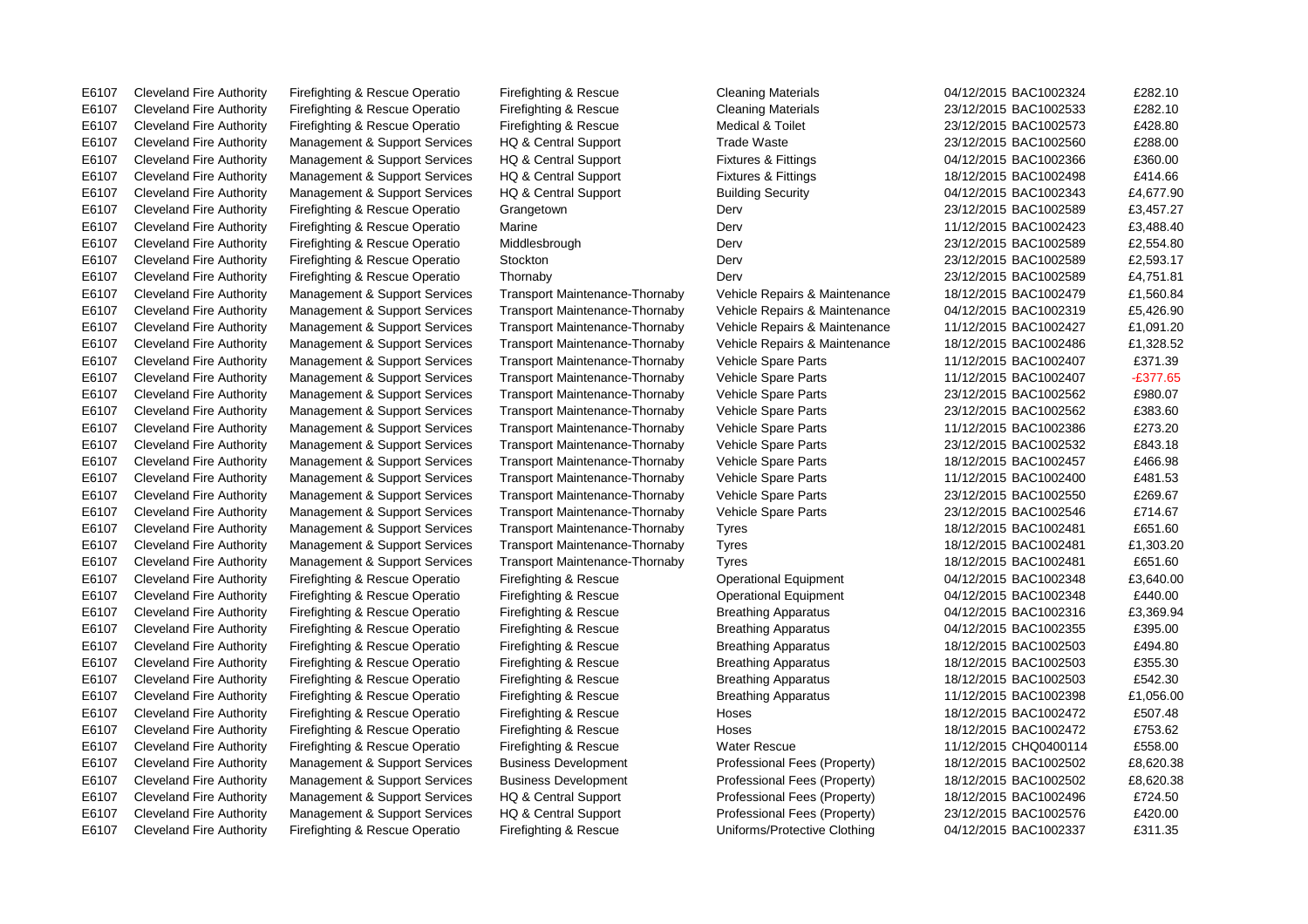E6107 Cleveland Fire Authority Firefighting & Rescue Operatio Firefighting & Rescue Uniforms/Protective Clothing 04/12/2015 BAC1002347 £882.00

E6107 Cleveland Fire Authority Firefighting & Rescue Operatio Firefighting & Rescue Uniforms/Protective Clothing 04/12/2015 BAC1002347 £735.00 E6107 Cleveland Fire Authority Firefighting & Rescue Operatio Firefighting & Rescue Uniforms/Protective Clothing 04/12/2015 BAC1002347 £294.00 E6107 Cleveland Fire Authority Firefighting & Rescue Operatio Firefighting & Rescue Uniforms/Protective Clothing 18/12/2015 BAC1002466 £725.00 E6107 Cleveland Fire Authority Firefighting & Rescue Operatio Mobilisation & Communication(e Cellphones 04/12/2015 BAC1002340 £3,043.87 E6107 Cleveland Fire Authority Firefighting & Rescue Operatio Mobilisation & Communication(e Cellphones 11/12/2015 BAC1002402 £851.75 E6107 Cleveland Fire Authority Firefighting & Rescue Operatio Mobilisation & Communication(e Cellphones 11/12/2015 BAC1002382 £801.89 E6107 Cleveland Fire Authority Firefighting & Rescue Operatio Mobilisation & Communication(e Control Room Equipment 23/12/2015 BAC1002568 £500.00 E6107 Cleveland Fire Authority Firefighting & Rescue Operatio Mobilisation & Communication e Firelink 11/12/2015 BAC1002419 £506.31 E6107 Cleveland Fire Authority Management & Support Services Information Technology Network Hardware Provision 18/12/2015 BAC1002473 £1,305.36 E6107 Cleveland Fire Authority Management & Support Services Information Technology End User Software Maintenance 11/12/2015 BAC1002404 £8.254.82 E6107 Cleveland Fire Authority Management & Support Services Information Technology End User Software Maintenance 23/12/2015 BAC1002583 £5.349.99 E6107 Cleveland Fire Authority Management & Support Services Information Technology Systems & Development Software 11/12/2015 BAC1002421 £12,000.00 E6107 Cleveland Fire Authority Management & Support Services Information Technology Communications Costs 18/12/2015 BAC1002510 £310.00 E6107 Cleveland Fire Authority Firefighting & Rescue Operatio Redcar Catering Facilities 273.50 E273.50 E6107 Cleveland Fire Authority Firefighting & Rescue Operatio Water Hydrant Installation 04/12/2015 BAC1002326 £277.00 E6107 Cleveland Fire Authority Firefighting & Rescue Operatio Water Hydrant Installation Hydrant Installation 23/12/2015 BAC1002548 £502.00 E6107 Cleveland Fire Authority Firefighting & Rescue Operatio Water Hydrant Installation 23/12/2015 BAC1002548 £502.00 E6107 Cleveland Fire Authority Firefighting & Rescue Operatio Water Hydrant Maintenance 23/12/2015 BAC1002534 £277.00 E6107 Cleveland Fire Authority Firefighting & Rescue Operatio Water Nater Hydrant Maintenance 04/12/2015 BAC1002335 £281.50 E6107 Cleveland Fire Authority Firefighting & Rescue Operatio Water Nater Hydrant Maintenance 04/12/2015 BAC1002335 £281.50 E6107 Cleveland Fire Authority Firefighting & Rescue Operatio Water Nater Hydrant Maintenance 04/12/2015 BAC1002335 £545.70 E6107 Cleveland Fire Authority Firefighting & Rescue Operatio Water Nater Hydrant Maintenance 11/12/2015 BAC1002399 £933.30 E6107 Cleveland Fire Authority Firefighting & Rescue Operatio Water Hydrant Maintenance 23/12/2015 BAC1002548 £749.70 E6107 Cleveland Fire Authority Firefighting & Rescue Operatio Water Nater Hydrant Maintenance 23/12/2015 BAC1002548 £281.50 E6107 Cleveland Fire Authority Firefighting & Rescue Operatio Water Hydrant Maintenance 23/12/2015 BAC1002548 £297.80 E6107 Cleveland Fire Authority Firefighting & Rescue Operatio Water Nater Hydrant Maintenance 23/12/2015 BAC1002548 £397.80 E6107 Cleveland Fire Authority Firefighting & Rescue Operatio Water Hydrant Maintenance 23/12/2015 BAC1002548 £933.30 E6107 Cleveland Fire Authority Firefighting & Rescue Operatio Water Hydrant Maintenance 23/12/2015 BAC1002548 £933.30 E6107 Cleveland Fire Authority Management & Support Services Training-LDC Catering Contract 23/12/2015 BAC1002567 £2,978.45 E6107 Cleveland Fire Authority Management & Support Services Training-LDC Catering Contract 23/12/2015 BAC1002567 £1,170.54 E6107 Cleveland Fire Authority Management & Support Services Training-LDC Catering Contract 23/12/2015 BAC1002567 £900.72 E6107 Cleveland Fire Authority Firefighting & Rescue Operatio Firefighting & Rescue Disposal of Toxic Substances 18/12/2015 CHQ0400116 £2,643.80 E6107 Cleveland Fire Authority Community Fire Safety Prevention & Education Fire Safety Publicity Material 04/12/2015 BAC1002352 £600.00 E6107 Cleveland Fire Authority Community Fire Safety **Prevention & Education** Fire Safety Publicity Material 23/12/2015 BAC1002564 £6,500.00 E6107 Cleveland Fire Authority Community Fire Safety Prevention & Education Fire Safety Publicity Material 23/12/2015 BAC1002593 £525.00 E6107 Cleveland Fire Authority Community Fire Safety **Prevention & Education** Fire Safety Publicity Material 23/12/2015 BAC1002593 £525.00 E6107 Cleveland Fire Authority Community Fire Safety Prevention & Education Fire Safety Publicity Material 23/12/2015 BAC1002543 £1,000,00 E6107 Cleveland Fire Authority Management & Support Services HQ & Central Support Misc. / Ex Gratia 23/12/2015 CHQ0400122 £1,540.00 E6107 Cleveland Fire Authority Community Fire Safety Prevention & Education Risk Reduction Equipment 18/12/2015 BAC1002497 £1,290.00 E6107 Cleveland Fire Authority Community Fire Safety Prevention & Education Risk Reduction Equipment 18/12/2015 BAC1002497 £1,110.00 E6107 Cleveland Fire Authority Community Fire Safety Prevention & Education Risk Reduction Equipment 18/12/2015 BAC1002497 £360.00 E6107 Cleveland Fire Authority Community Fire Safety Prevention & Education Risk Reduction Equipment 18/12/2015 BAC1002497 -£285.00 E6107 Cleveland Fire Authority Community Fire Safety Prevention & Education Risk Reduction Equipment 04/12/2015 BAC1002345 £1,143.00 E6107 Cleveland Fire Authority Community Fire Safety Prevention & Education Risk Reduction Equipment 23/12/2015 BAC1002566 £800.00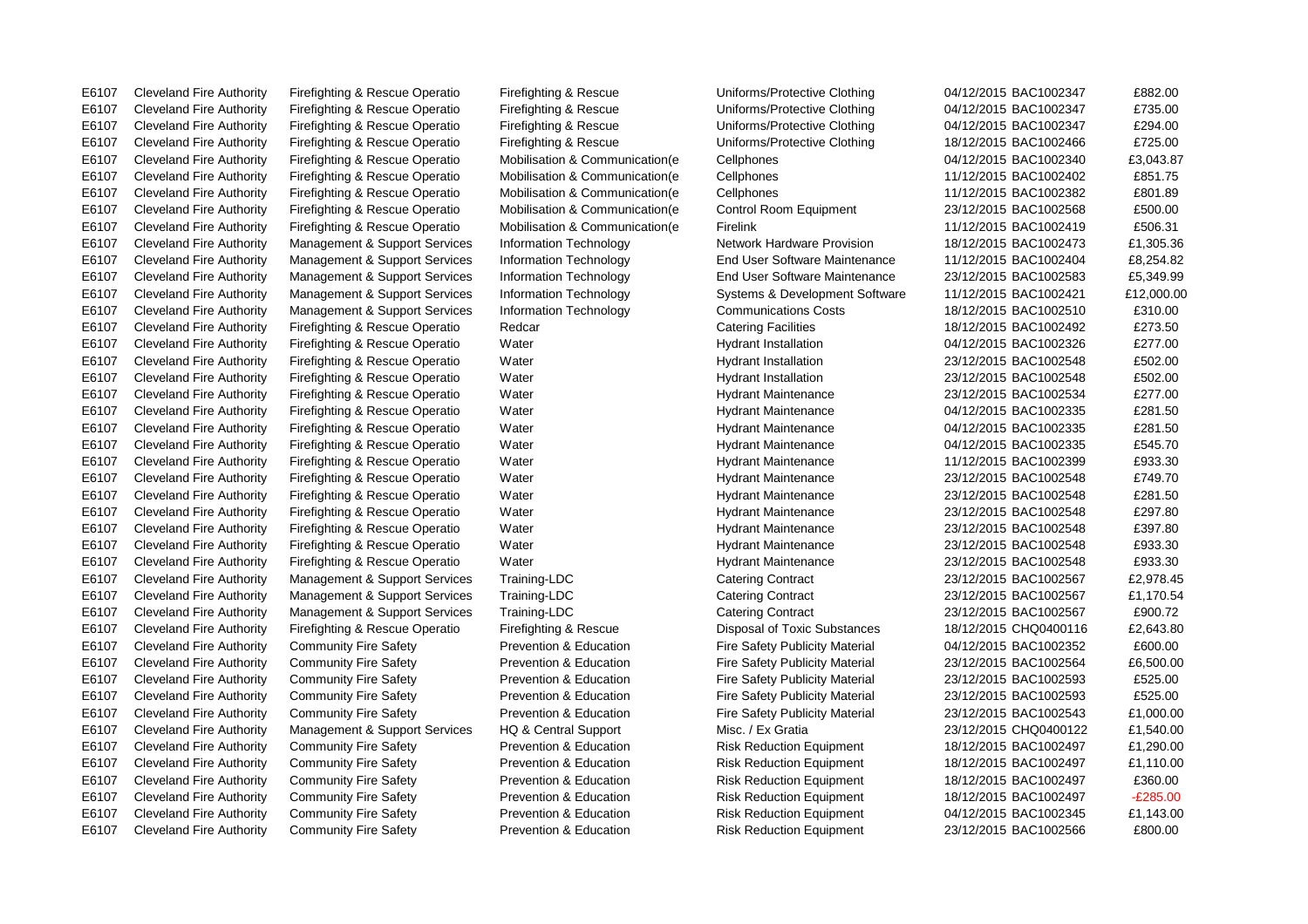E6107 Cleveland Fire Authority Community Fire Safety Prevention & Education Smoke Alarms 04/12/2015 BAC1002346 £2,140.00 E6107 Cleveland Fire Authority Community Fire Safety Prevention & Education Smoke Alarms 04/12/2015 BAC1002346 £1,070.00 E6107 Cleveland Fire Authority Community Fire Safety Prevention & Education Smoke Alarms 04/12/2015 BAC1002346 £1,070.00 E6107 Cleveland Fire Authority Community Fire Safety Prevention & Education Smoke Alarms 04/12/2015 BAC1002346 £1,605.00 E6107 Cleveland Fire Authority Community Fire Safety Prevention & Education Smoke Alarms 11/12/2015 BAC1002412 £2,140.00 E6107 Cleveland Fire Authority Community Fire Safety Prevention & Education Smoke Alarms 11/12/2015 BAC1002412 £1,070.00 E6107 Cleveland Fire Authority Community Fire Safety Prevention & Education Smoke Alarms 11/12/2015 BAC1002412 £2,140.00 E6107 Cleveland Fire Authority Community Fire Safety Prevention & Education Smoke Alarms 11/12/2015 BAC1002412 £1,605.00 E6107 Cleveland Fire Authority Community Fire Safety Prevention & Education Smoke Alarms 04/12/2015 BAC1002346 £2,140.00 E6107 Cleveland Fire Authority Community Fire Safety Prevention & Education Smoke Alarms 04/12/2015 BAC1002346 £535.00 E6107 Cleveland Fire Authority Community Fire Safety Prevention & Education Smoke Alarms 18/12/2015 BAC1002489 £2,140.00 E6107 Cleveland Fire Authority Community Fire Safety Prevention & Education Smoke Alarms 18/12/2015 BAC1002489 £1,070.00 E6107 Cleveland Fire Authority Community Fire Safety Prevention & Education Smoke Alarms 23/12/2015 BAC1002570 £2,140.00 E6107 Cleveland Fire Authority Community Fire Safety Prevention & Education Smoke Alarms 23/12/2015 BAC1002570 £1,070.00 E6107 Cleveland Fire Authority Community Fire Safety Prevention & Education Smoke Alarms 18/12/2015 BAC1002489 £1,070.00 E6107 Cleveland Fire Authority Community Fire Safety Prevention & Education Smoke Alarms 18/12/2015 BAC1002489 £2,140.00 E6107 Cleveland Fire Authority Community Fire Safety Prevention & Education Smoke Alarms 23/12/2015 BAC1002570 £1,070.00 E6107 Cleveland Fire Authority Human Resources Muman Resources-Occptnl Health South Tees Health 04/12/2015 BAC1002360 £9,467.05 E6107 Cleveland Fire Authority Management & Support Services Training Fire Service College 11/12/2015 BAC1002395 £1,340.00 E6107 Cleveland Fire Authority Management & Support Services Training Fire Service College 11/12/2015 BAC1002395 £2,708.33 E6107 Cleveland Fire Authority Management & Support Services Training Fire Service College 11/12/2015 BAC1002395 £2,250.00 E6107 Cleveland Fire Authority Management & Support Services Training Fire Service College 11/12/2015 BAC1002395 £670.00 E6107 Cleveland Fire Authority Human Resources Human Resources - Payroll Payrolls SLA 23/12/2015 BAC1002569 £3,609.58 E6107 Cleveland Fire Authority Human Resources Human Resources - Payroll Payrolls SLA 23/12/2015 BAC1002569 £8,260.00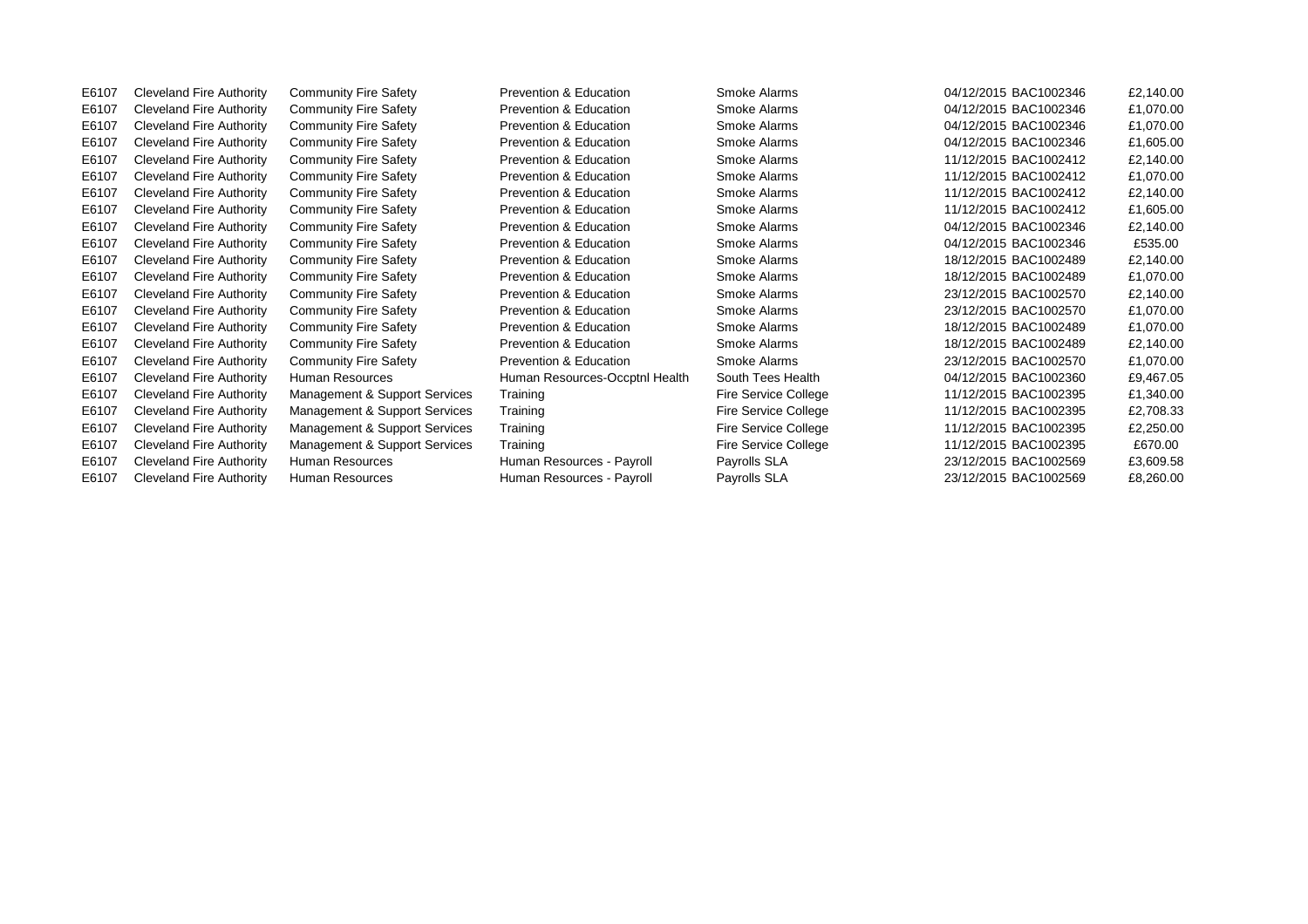| Capital or | Supplier name                           | Ref  |
|------------|-----------------------------------------|------|
| Revenue    |                                         |      |
| revenue    | <b>ISG Construction Ltd</b>             | 2872 |
| revenue    | <b>ISG Construction Ltd</b>             | 2872 |
| revenue    | <b>Advent IM Limited</b>                | 2906 |
| revenue    | Insight Direct (Uk) Limited             | 777  |
| revenue    | <b>Multitone Electronics Plc</b>        | 2022 |
| revenue    | <b>CCL Media Ltd</b>                    | 3093 |
| revenue    | Bradshaw Gass & Hope LLP                | 2837 |
| revenue    | Questech Recruitment Ltd                | 3058 |
| revenue    | Questech Recruitment Ltd                | 3058 |
| revenue    | Questech Recruitment Ltd                | 3058 |
| revenue    | Questech Recruitment Ltd                | 3058 |
| revenue    | <b>Employee Expenses</b>                | 3112 |
| revenue    | The Fire Service College                | 565  |
| revenue    | The Fire Service College                | 565  |
| revenue    | <b>Concise Professional Development</b> | 3089 |
| revenue    | <b>Concise Professional Development</b> | 3089 |
| revenue    | <b>Expedient Training Services</b>      | 2601 |
| revenue    | Green & Son Building Services Ltd       | 3014 |
| revenue    | Green & Son Building Services Ltd       | 3014 |
| revenue    | Votech Ltd                              | 3106 |
| revenue    | CFOA (Services) Ltd                     | 370  |
| revenue    | CFOA (Services) Ltd                     | 370  |
| revenue    | <b>Teesside Pension Fund</b>            | 682  |
| revenue    | Chubb Fire & Security Ltd               | 2046 |
| revenue    | Gilgen Door Systems UK Ltd              | 2251 |
| revenue    | Hartlepool Borough Council              | 354  |
| revenue    | <b>Carson Office Environments</b>       | 2977 |
| revenue    | Gilgen Door Systems UK Ltd              | 2251 |
| revenue    | Gilgen Door Systems UK Ltd              | 2251 |
| revenue    | <b>SGS MIS Environmental Ltd</b>        | 408  |
| revenue    | Gilgen Door Systems UK Ltd              | 2251 |
| revenue    | Signs & Plastic Products                | 224  |
| revenue    | Signs & Plastic Products                | 224  |
| revenue    | W O Silmon Limited                      | 2299 |
| revenue    | Aggreko Uk Limited                      | 740  |
| revenue    | Maval Electrical Engineering Co Ltd     | 2249 |
| revenue    | <b>FES FM Limited</b>                   | 3018 |
| revenue    | <b>FES FM Limited</b>                   | 3018 |
| revenue    | <b>FES FM Limited</b>                   | 3018 |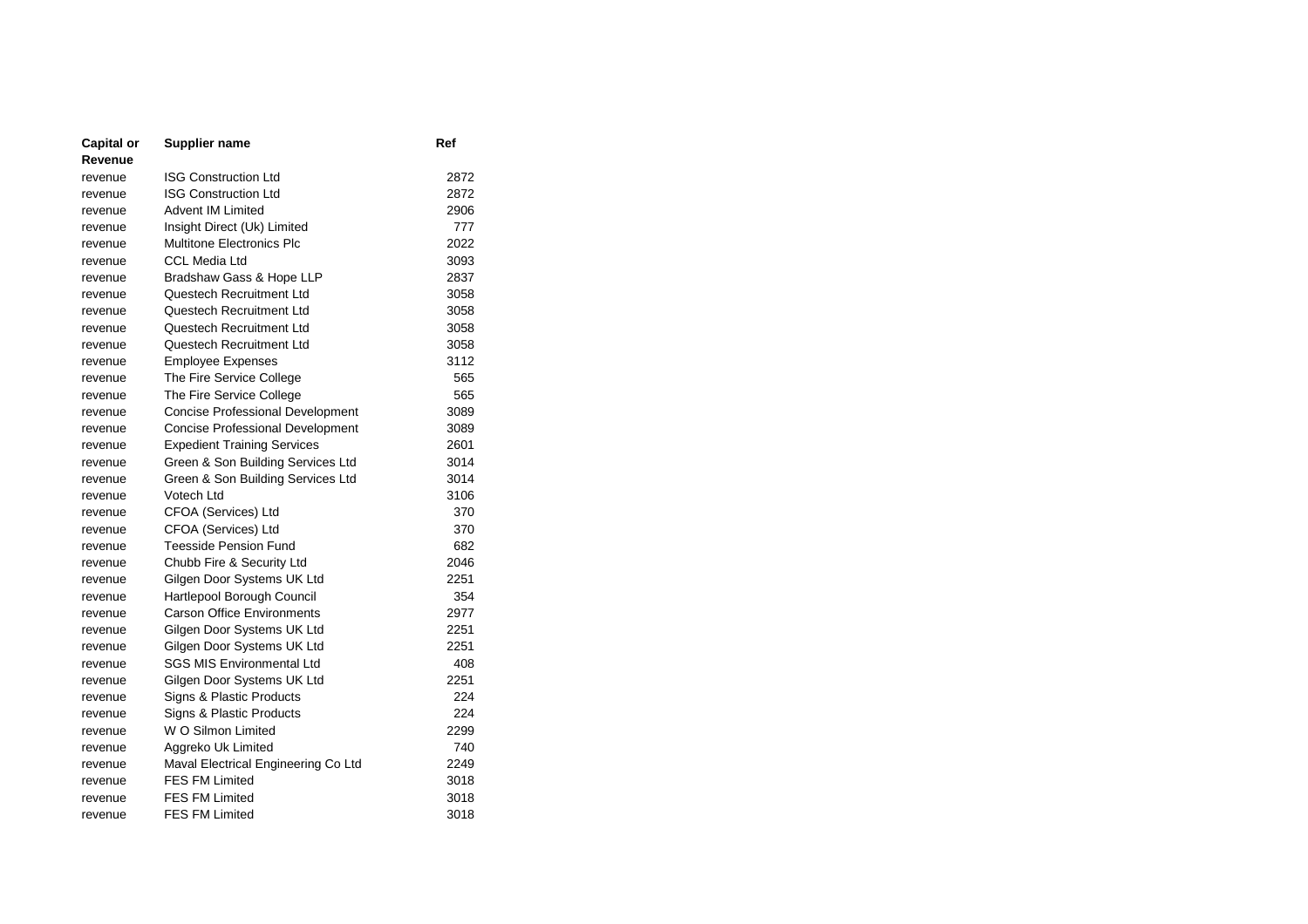| revenue | <b>FES FM Limited</b>             | 3018 |
|---------|-----------------------------------|------|
| revenue | <b>FES FM Limited</b>             | 3018 |
| revenue | <b>FES FM Limited</b>             | 3018 |
| revenue | W O Silmon Limited                | 2299 |
| revenue | <b>FES FM Limited</b>             | 3018 |
| revenue | <b>FES FM Limited</b>             | 3018 |
| revenue | <b>FES FM Limited</b>             | 3018 |
| revenue | Corona Energy                     | 2645 |
| revenue | Corona Energy                     | 2645 |
| revenue | Corona Energy                     | 2645 |
| revenue | Corona Energy                     | 2645 |
| revenue | Corona Energy                     | 2645 |
| revenue | Corona Energy                     | 2645 |
| revenue | Corona Energy                     | 2645 |
| revenue | Corona Energy                     | 2645 |
| revenue | Corona Energy                     | 2645 |
| revenue | Corona Energy                     | 2645 |
| revenue | Corona Energy                     | 2645 |
| revenue | Npower Northern Limited           | 955  |
| revenue | Npower Northern Limited           | 955  |
| revenue | Npower Northern Limited           | 955  |
| revenue | Npower Northern Limited           | 955  |
| revenue | Npower Northern Limited           | 955  |
| revenue | Npower Northern Limited           | 955  |
| revenue | Npower Northern Limited           | 955  |
| revenue | Npower Northern Limited           | 955  |
| revenue | Npower Northern Limited           | 955  |
| revenue | Npower Northern Limited           | 955  |
| revenue | Npower Northern Limited           | 955  |
| revenue | Npower Northern Limited           | 955  |
| revenue | Npower Northern Limited           | 955  |
| revenue | Npower Northern Limited           | 955  |
| revenue | Npower Northern Limited           | 955  |
| revenue | Npower Northern Limited           | 955  |
| revenue | Npower Northern Limited           | 955  |
| revenue | Npower Northern Limited           | 955  |
| revenue | Harvest Energy Ltd                | 2927 |
| revenue | Northumbrian Water                | 661  |
| revenue | Northumbrian Water                | 661  |
| revenue | Northumbrian Water                | 661  |
| revenue | Northumbrian Water                | 661  |
| revenue | Northumbrian Water                | 661  |
| revenue | Northumbrian Water                | 661  |
| revenue | Northumbrian Water                | 661  |
| revenue | <b>Buck &amp; Hickman Limited</b> | 2023 |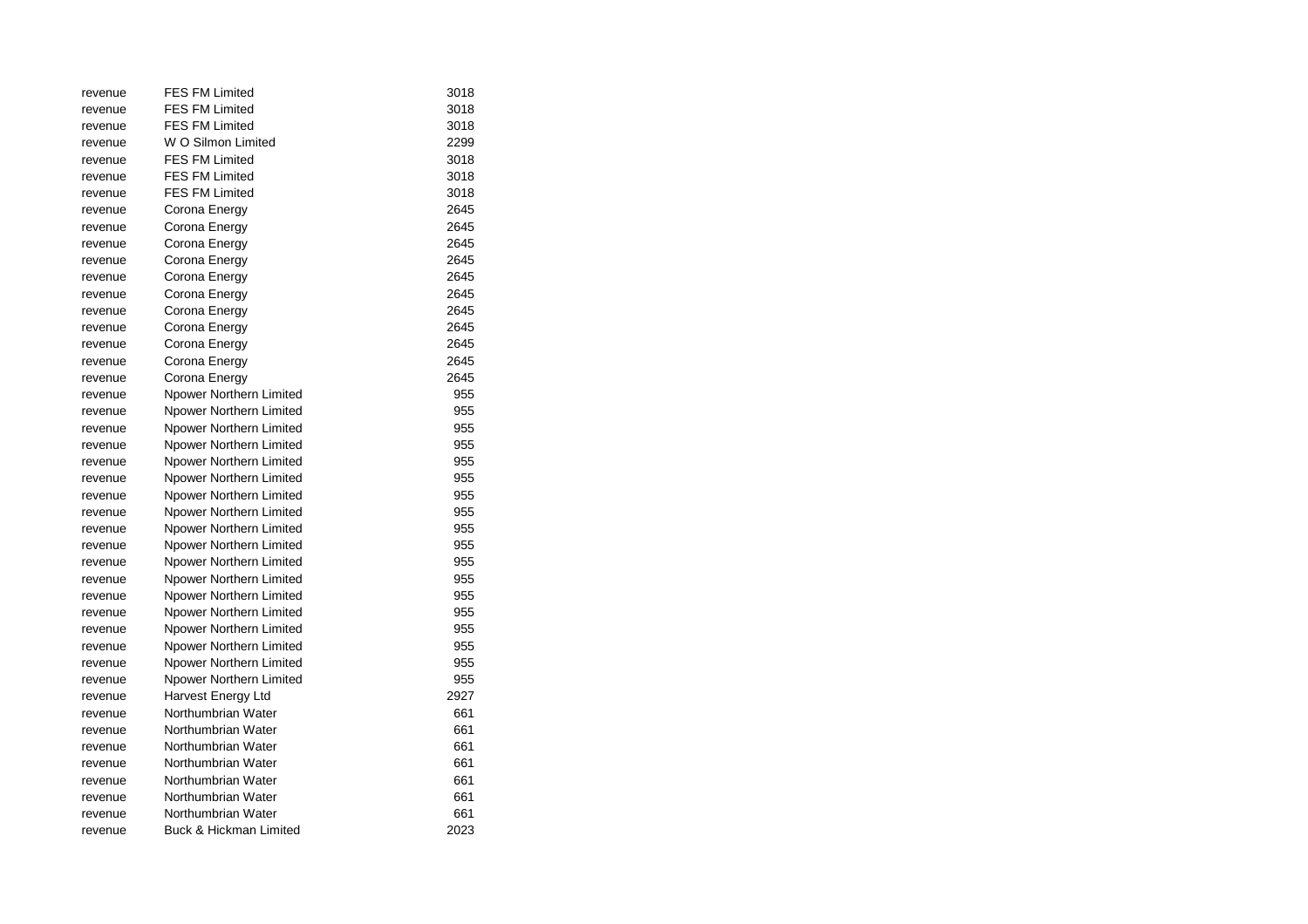| revenue | Greenham Trading Limited                 | 338  |
|---------|------------------------------------------|------|
| revenue | Greenham Trading Limited                 | 338  |
| revenue | Boc Limited (Account No 1069267)         | 2248 |
| revenue | The Environment Agency                   | 1477 |
| revenue | <b>Back Care Solutions Ltd</b>           | 3095 |
| revenue | Supplies Team Ltd                        | 2557 |
| revenue | Churchill Security Solutions Ltd         | 1365 |
| revenue | Harvest Energy Ltd                       | 2927 |
| revenue | Harvest Energy Ltd                       | 2927 |
| revenue | Harvest Energy Ltd                       | 2927 |
| revenue | Harvest Energy Ltd                       | 2927 |
| revenue | Harvest Energy Ltd                       | 2927 |
| revenue | <b>Bell Truck Sales Limited</b>          | 896  |
| revenue | Co Durham & Darlington Fire & Rescue Ser | 225  |
| revenue | Oceaneering International Services Ltd   | 3096 |
| revenue | Sherwoods                                | 1712 |
| revenue | Alexander Dennis Parts Limited           | 1568 |
| revenue | Alexander Dennis Parts Limited           | 1568 |
| revenue | Alexander Dennis Parts Limited           | 1568 |
| revenue | Alexander Dennis Parts Limited           | 1568 |
| revenue | <b>Electro Diesel Ne Limited</b>         | 308  |
| revenue | <b>Fleet Factors Limited</b>             | 328  |
| revenue | Godiva Limited                           | 405  |
| revenue | Scania (Great Britain) Limited           | 707  |
| revenue | Scania (Great Britain) Limited           | 707  |
| revenue | Volvo Truck & Bus Centre Nth & Scotland  | 637  |
| revenue | Goodyear Dunlop Uk Limited               | 959  |
| revenue | Goodyear Dunlop Uk Limited               | 959  |
| revenue | Goodyear Dunlop Uk Limited               | 959  |
| revenue | Supply + Limited                         | 2200 |
| revenue | Supply + Limited                         | 2200 |
| revenue | Airservices UK                           | 164  |
| revenue | Interspiro Limited                       | 2810 |
| revenue | Interspiro Limited                       | 2810 |
| revenue | Interspiro Limited                       | 2810 |
| revenue | Interspiro Limited                       | 2810 |
| revenue | Speedings Ltd                            | 644  |
| revenue | Kiowa Ltd                                | 765  |
| revenue | Kiowa Ltd                                | 765  |
| revenue | Safequip                                 | 1611 |
| revenue | CFB Risk Management Service CIC          | 2753 |
| revenue | CFB Risk Management Service CIC          | 2753 |
| revenue | Intelligent Data Systems UK              | 2468 |
| revenue | Intelligent Data Systems UK              | 2468 |
| revenue | Berendsen UK Ltd                         | 718  |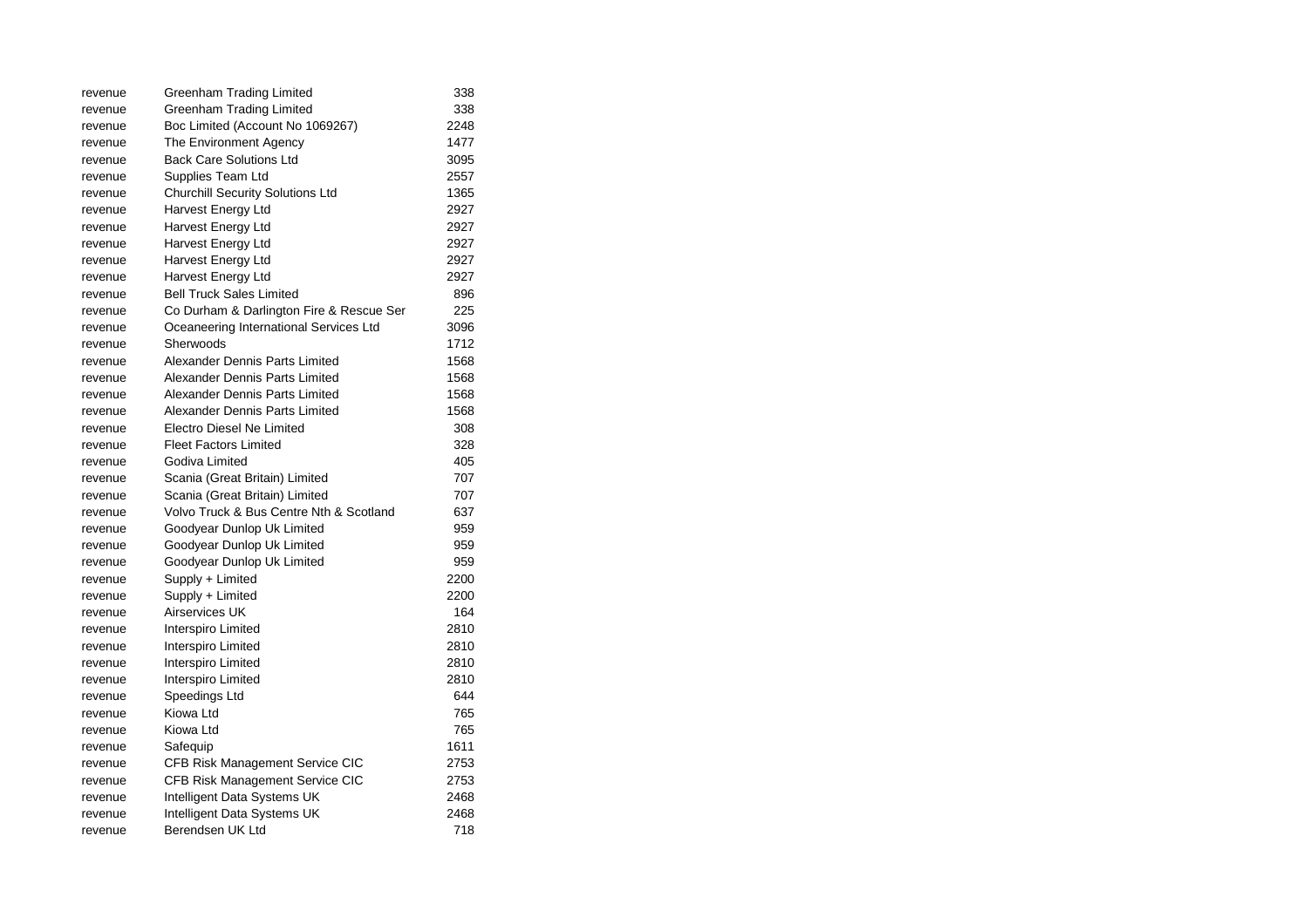| revenue | Elizabeths Embroidery                    | 2125 |
|---------|------------------------------------------|------|
| revenue | <b>Elizabeths Embroidery</b>             | 2125 |
| revenue | Elizabeths Embroidery                    | 2125 |
| revenue | Wm Sugden & Sons Limited                 | 621  |
| revenue | O2 (Uk) Limited                          | 784  |
| revenue | O2 (Uk) Limited                          | 784  |
| revenue | Orange Personal Comm Services Ltd        | 197  |
| revenue | <b>British Telecommunications Plc</b>    | 2086 |
| revenue | Airwave Solutions Ltd                    | 2689 |
| revenue | Insight Direct (Uk) Limited              | 777  |
| revenue | Experian Limited                         | 1274 |
| revenue | Kronos Systems Ltd                       | 2676 |
| revenue | <b>Vector Command Ltd</b>                | 2741 |
| revenue | Integralcomm.co.uk Ltd                   | 3041 |
| revenue | Maval Electrical Engineering Co Ltd      | 2249 |
| revenue | Hartlepool Water                         | 360  |
| revenue | Northumbrian Water                       | 661  |
| revenue | Northumbrian Water                       | 661  |
| revenue | Hartlepool Water                         | 360  |
| revenue | Northumbrian Water                       | 661  |
| revenue | Northumbrian Water                       | 661  |
| revenue | Northumbrian Water                       | 661  |
| revenue | Northumbrian Water                       | 661  |
| revenue | Northumbrian Water                       | 661  |
| revenue | Northumbrian Water                       | 661  |
| revenue | Northumbrian Water                       | 661  |
| revenue | Northumbrian Water                       | 661  |
| revenue | Northumbrian Water                       | 661  |
| revenue | Northumbrian Water                       | 661  |
| revenue | <b>Mellors Catering Services Limited</b> | 1997 |
| revenue | Mellors Catering Services Limited        | 1997 |
| revenue | <b>Mellors Catering Services Limited</b> | 1997 |
| revenue | Veolia Environmental Services            | 1026 |
| revenue | Indigo Promotions Ltd                    | 2550 |
| revenue | Life Channel Limited                     | 1781 |
| revenue | Macro Media Ltd                          | 3098 |
| revenue | Macro Media Ltd                          | 3098 |
| revenue | Middlesbrough Council                    | 523  |
| revenue | Security Industry Authority              | 2958 |
| revenue | Indigo Promotions Ltd                    | 2550 |
| revenue | Indigo Promotions Ltd                    | 2550 |
| revenue | Indigo Promotions Ltd                    | 2550 |
| revenue | <b>Indigo Promotions Ltd</b>             | 2550 |
| revenue | Mains Electrical Distributors Ltd        | 1974 |
| revenue | The Safety Letterbox Company Ltd         | 1915 |